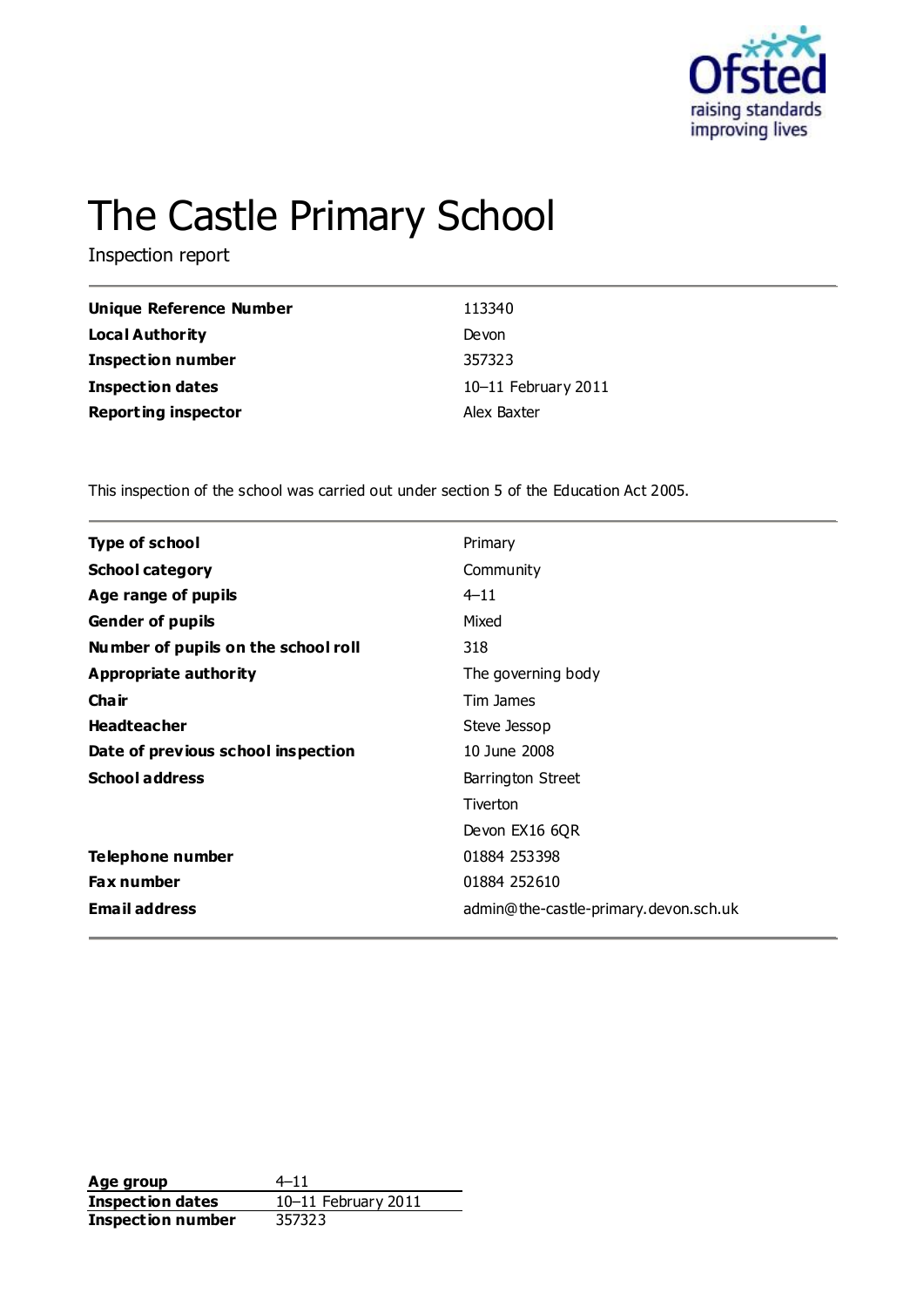The Office for Standards in Education, Children's Services and Skills (Ofsted) regulates and inspects to achieve excellence in the care of children and young people, and in education and skills for learners of all ages. It regulates and inspects childcare and children's social care, and inspects the Children and Family Court Advisory Support Service (Cafcass), schools, colleges, initial teacher training, work-based learning and skills training, adult and community learning, and education and training in prisons and other secure establishments. It assesses council children's services, and inspects services for looked after children, safeguarding and child protection.

Further copies of this report are obtainable from the school. Under the Education Act 2005, the school must provide a copy of this report free of charge to certain categories of people. A charge not exceeding the full cost of reproduction may be made for any other copies supplied.

If you would like a copy of this document in a different format, such as large print or Braille, please telephone 0300 123 4234, or email **[enquiries@ofsted.gov.uk](mailto:enquiries@ofsted.gov.uk)**.

You may copy all or parts of this document for non-commercial educational purposes, as long as you give details of the source and date of publication and do not alter the documentation in any way.

To receive regular email alerts about new publications, including survey reports and school inspection reports, please visit our website and go to 'Subscribe'.

Royal Exchange Buildings St Ann's Square Manchester M2 7LA T: 0300 123 4234 Textphone: 0161 618 8524 E: **[enquiries@ofsted.gov.uk](mailto:enquiries@ofsted.gov.uk)**

W: **[www.ofsted.gov.uk](http://www.ofsted.gov.uk/)**

© Crown copyright 2011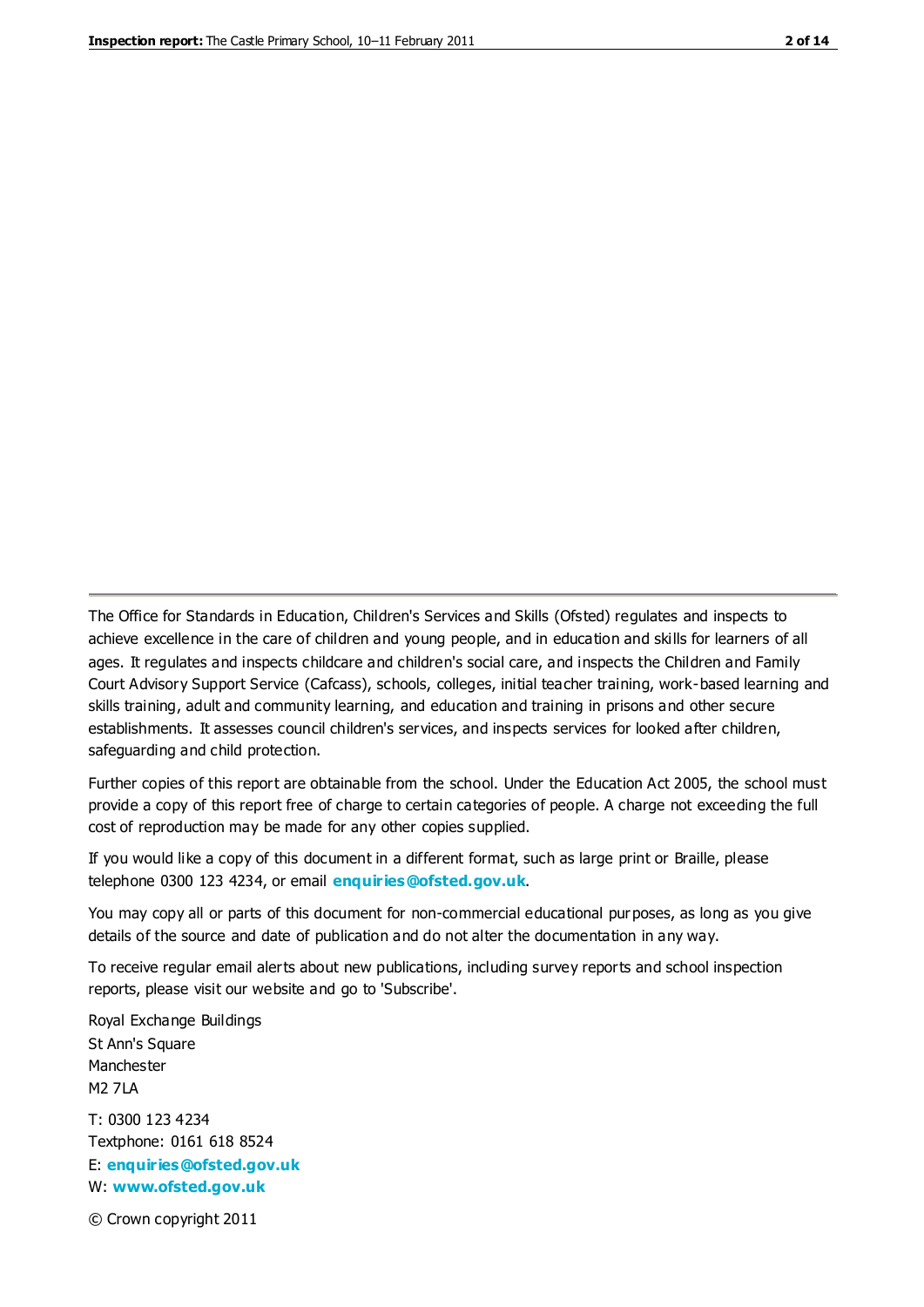# **Introduction**

This inspection was carried out by three additional inspectors. The inspectors visited 28 lessons and observed 12 teachers. They observed the school's work, and attended a whole-school assembly and a singing assembly. Inspectors evaluated break times, beforeand after-school activities, and held meetings with representatives of the governing body, staff, pupils, and parents and carers. They looked at plans and policies, records of assessments and the tracking of pupils' progress. The provision and planning for pupils who are potentially vulnerable or have special educational needs and/or disabilities were evaluated across the school and within the specialist Communication and Interaction Resource Base for pupils with communication and interaction difficulties. In addition, questionnaires completed by 88 parents and carers and 20 staff were analysed.

The inspection team reviewed many aspects of the school's work. It looked in detail at a number of key areas.

- The consistency of teaching and learning across the school, especially in Years 3 and 4.
- The impact of the school's efforts to improve attainment and progress, especially across Years 3 to 6 and in mathematics.
- How well the relatively new headteacher and other leaders seek to bring about and sustain continuous improvements in provision and pupils' achievements.

# **Information about the school**

This is an above average-sized primary school. The percentage of pupils known to be eligible for free school meals is above average. The large majority of pupils are of White British heritage. The proportion of pupils with special educational needs and/or disabilities is high and includes a higher than average proportion of pupils with a statement of special educational needs. The school also has a Communication and Interaction Resource Base currently for four pupils with communication and interaction difficulties. The proportion of pupils joining the school other than at the usual times is above average. Children in the Early Years Foundation Stage are taught as an integrated group across two Reception classrooms. A new headteacher commenced his duties in September 2010. A privately run pre-school operates on the school site and shares some of the school's facilities; it was not within the remit of this inspection.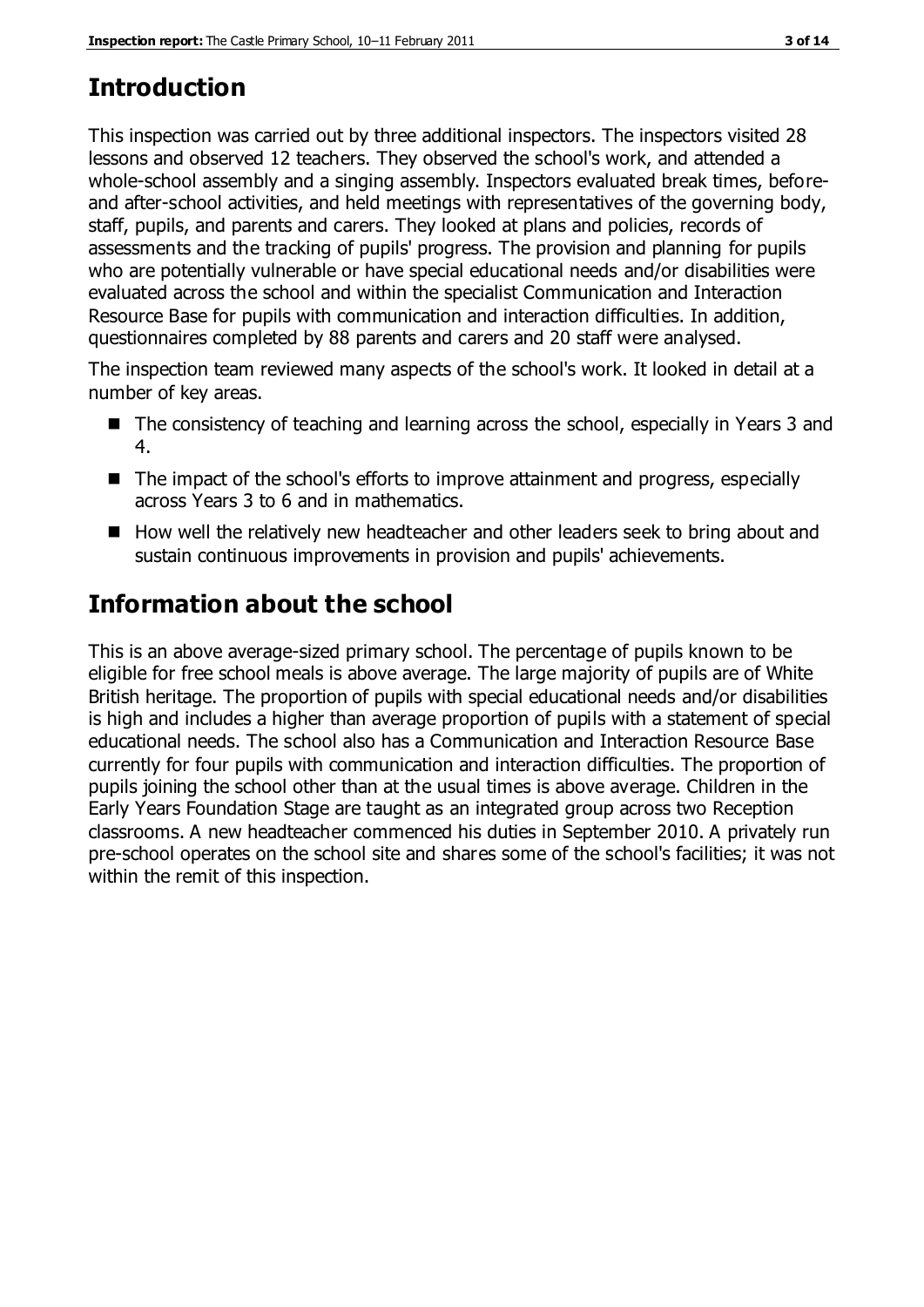# **Inspection judgements**

| Overall effectiveness: how good is the school?  |  |
|-------------------------------------------------|--|
| The school's capacity for sustained improvement |  |

#### **Main findings**

The Castle Primary is a satisfactory school. It is emerging steadily from an unsettled period during which instability in staffing, including at a senior level, constrained efforts to tackle a declining trend in pupils' achievement. By seeking a more team- centered approach to leadership within both senior and middle management, the relatively new headteacher has, with determination, established an agreed focus on driving up attainment. This can be seen in the improved and now broadly average levels of attainment in English and mathematics seen across the school and at the end of Year 6. These outcomes represent satisfactory pupils' achievement, including by those with special educational needs and/or disabilities and those arriving from other schools.

The Castle Primary is an inclusive school where new pupils are warmly welcomed and those whose vulnerabilities may place them at risk are nurtured diligently. Pupils contribute well to a wide range of charitable activities, for example the recent collection to help in the prevention of polio, and they undertake willingly responsibilities such as friendship leaders. School clubs are well attended and enhance pupils' good behaviour and healthy living.

The headteacher and senior colleagues have developed a coherent method of tracking pupils' achievements and this has provided a more accurate picture of how well the school promotes pupils' progress. This has sharpened the views of school leaders and the governing body about where improvements need to be made, which underpin their sound self-evaluation.

New initiatives, such as changed class structures and teaching groups in Years 3 and 4 and better use of assessment to inform teachers' planning across the school, are increasing the frequency of good teaching and bridging gaps in pupils' basic literacy and numeracy skills. Pupils' at least average attainment and quickening progress illustrate the school's satisfactory capacity for sustained improvement.

Teaching, learning and the curriculum are satisfactory but improving, and as teachers identify next steps in pupils' learning with more precision, so gaps in prior learning are being filled. Inconsistencies remain, however, in teachers' marking and the way pupils are taught to evaluate their own and each other's work. This means that some pupils of average ability in Years 3 to 6 are not developing the level of basic skills in literacy and numeracy of which they are capable.

Children in the Early Years Foundation Stage and in the Communication and Interaction Resource Base benefit from consistently good teaching and, because their needs are met consistently well, make good progress. Pupils increasingly do well in Years 1 and 2; however, because of inconsistent practice, variable progress continues through the school.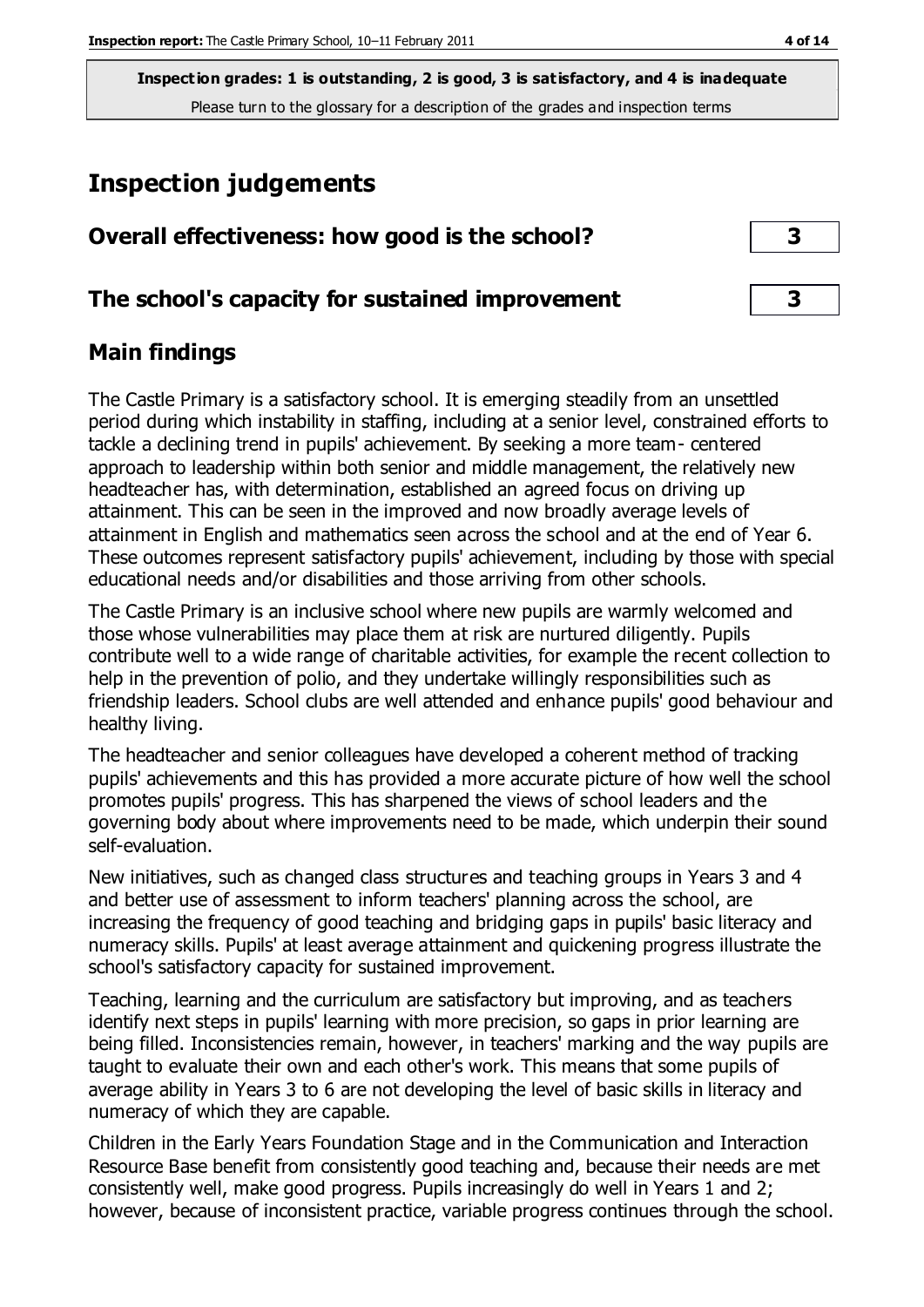Music is strong throughout the school. Pupils enjoy singing and this is a notable feature, with the choir being respected for its contributions in the local community.

# **What does the school need to do to improve further?**

- By January 2012, raise pupils' attainment, especially in mathematics and particularly for pupils of average ability, by:
	- involving pupils more consistently in self-evaluation so that they develop greater proficiency in using and applying basic number facts to solve problems
	- making sure that learning activities are always matched well to pupils' needs and abilities.
- $\blacksquare$  By the end of the current academic year, ensure that the large majority of teaching in Years 3 to 6 is consistently good or better by:
	- providing more opportunities for pupils to engage in practical and independent learning
	- $-$  ensuring that teachers' written guidance through marking makes closer reference to the pupils' targets and gives them a clear picture of what they have to do to improve.

## **Outcomes for individuals and groups of pupils 3**

Attainment is improving across the school. In particular, progress and enjoyment in learning in most lessons observed in Reception, in the Communication and Interaction Resource Base and in Years 1 and 2 are good. This is often because of the increased emphasis on pupils enjoying learning first-hand by using practical equipment. For example, this was seen in a successful English lesson in Year 2, where pupils fruitfully shared ideas with their 'talk partners' and extended their writing skills well by first setting their ideas out as word maps. Progress is satisfactory and improving for most other pupils, including those with special educational needs and/or disabilities and those arriving from other schools at different times. Lesson observations and a scrutiny of pupils' written work show that previous underachievement in Years 3 to 6 is now being steadily reduced because learning activities are more often relevant to pupils' abilities and readiness to learn. Good learning, for example, was seen in a mathematics lesson in Year 5 when more-able pupils were enthused and challenged by the teacher's expectation that they should explain how they translated and moved shapes. However, progress is variable across Years 3 to 4. This means that, although improving, too many pupils, particularly some of average ability, still have underdeveloped basic literacy and numeracy skills. As a result, they are not always sure what they have to do to improve and, for example, have difficulty solving problems in mathematics.

Pupils' behaviour is good in this inclusive school, where pupils do their best to get along together and where pupils new to the school are warmly welcomed. Pupils are aware of what are safe and unsafe situations and feel safe as they move around the school. The pupils' enjoyment is evident in their good contributions to the school and local community, notably as members of the choir. Pupils also take on a wide range of responsibilities such as becoming play leaders on the playground, where they help each other to resolve disagreements. Pupils demonstrate a clear sense of fairness, appreciate music and local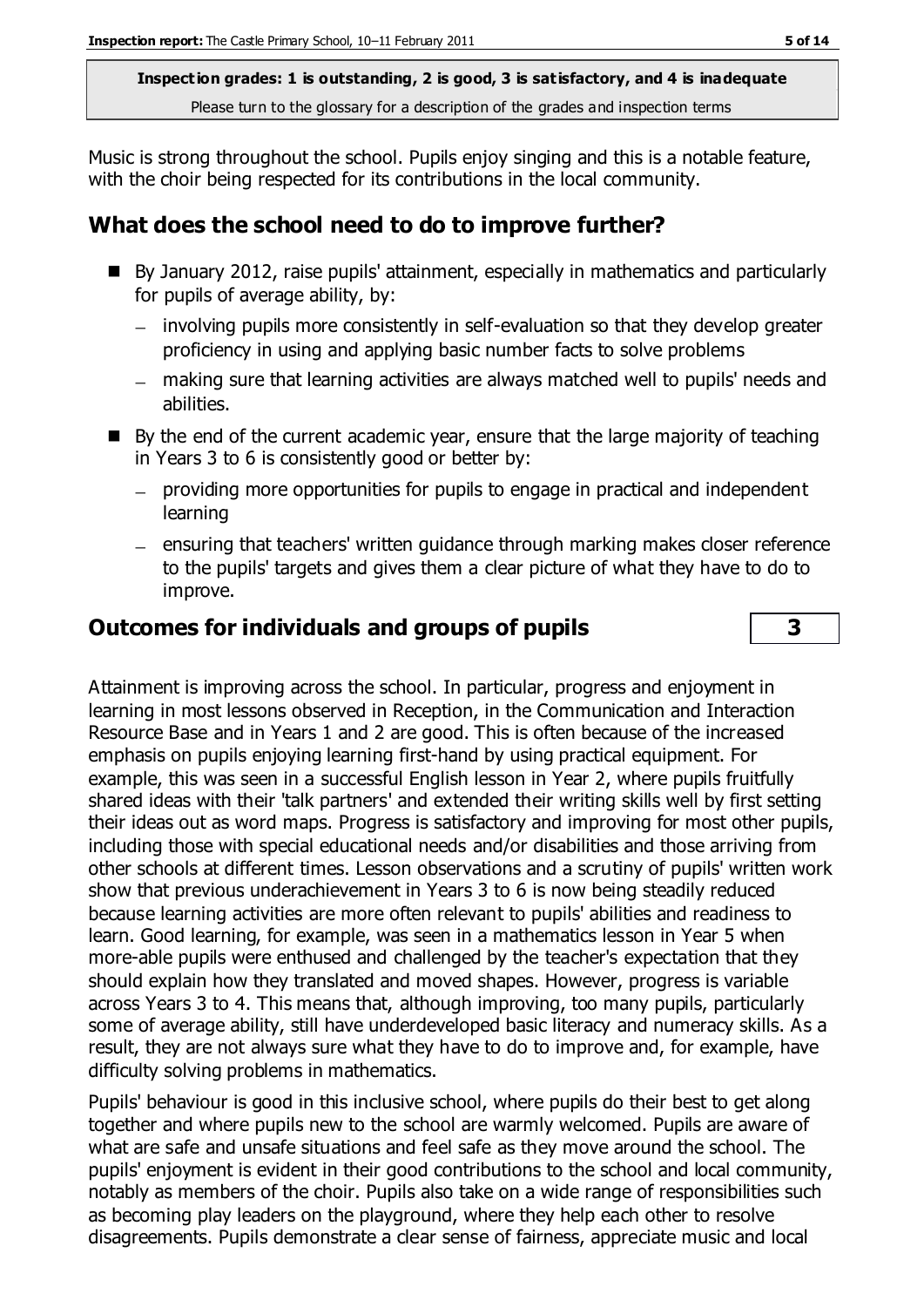festivals and show genuine empathy towards the needs of others, for example when writing and talking about the Chilean mining disaster. These features show their good spiritual, moral and social understanding and their improving, but less developed, cultural awareness. Pupils show good attitudes to school and have a good awareness of healthy living, as seen in their active participation in sports at school and in the local community. The pupils' good social skills and their satisfactory academic achievement contribute to their sound preparation for future economic well-being.

**Pupils' achievement and the extent to which they enjoy their learning 3** Taking into account: Pupils' attainment<sup>1</sup> 3 The quality of pupils' learning and their progress and the state of the state of the state of the state of the state of the state of the state of the state of the state of the state of the state of the state of the state o The quality of learning for pupils with special educational needs and/or disabilities and their progress 3 **The extent to which pupils feel safe 3 Pupils' behaviour 2 The extent to which pupils adopt healthy lifestyles 2 The extent to which pupils contribute to the school and wider community 2 The extent to which pupils develop workplace and other skills that will contribute to their future economic well-being 3** Taking into account: Pupils' attendance<sup>1</sup> 3 **The extent of pupils' spiritual, moral, social and cultural development 2**

These are the grades for pupils' outcomes

<sup>1</sup> The grades for attainment and attendance are: 1 is high; 2 is above average; 3 is broadly average; and 4 is low

# **How effective is the provision?**

More effective tracking of pupils' progress is helping teachers and their assistants to tackle slow learning at an earlier stage and to reinforce basic skills. Consequently, the quality of teaching and learning is improving. Teaching is good in the Communication and Interaction Resource Base and in Reception classes, where children benefit from close adult support. In most lessons, teachers and their assistants promote warm relationships, manage pupils' behaviour well and use interactive whiteboards and questioning effectively to prompt pupils to think about their learning. In the most effective lessons observed, teachers actively encouraged pupils to explain their ideas, as, for example, in a Year 5 English lesson where pupils were encouraged to pose their own questions to a mythical character. Other emerging strengths, as seen in an English lesson in Year 1, included the teacher using hand gestures and body movements to help pupils construct accurate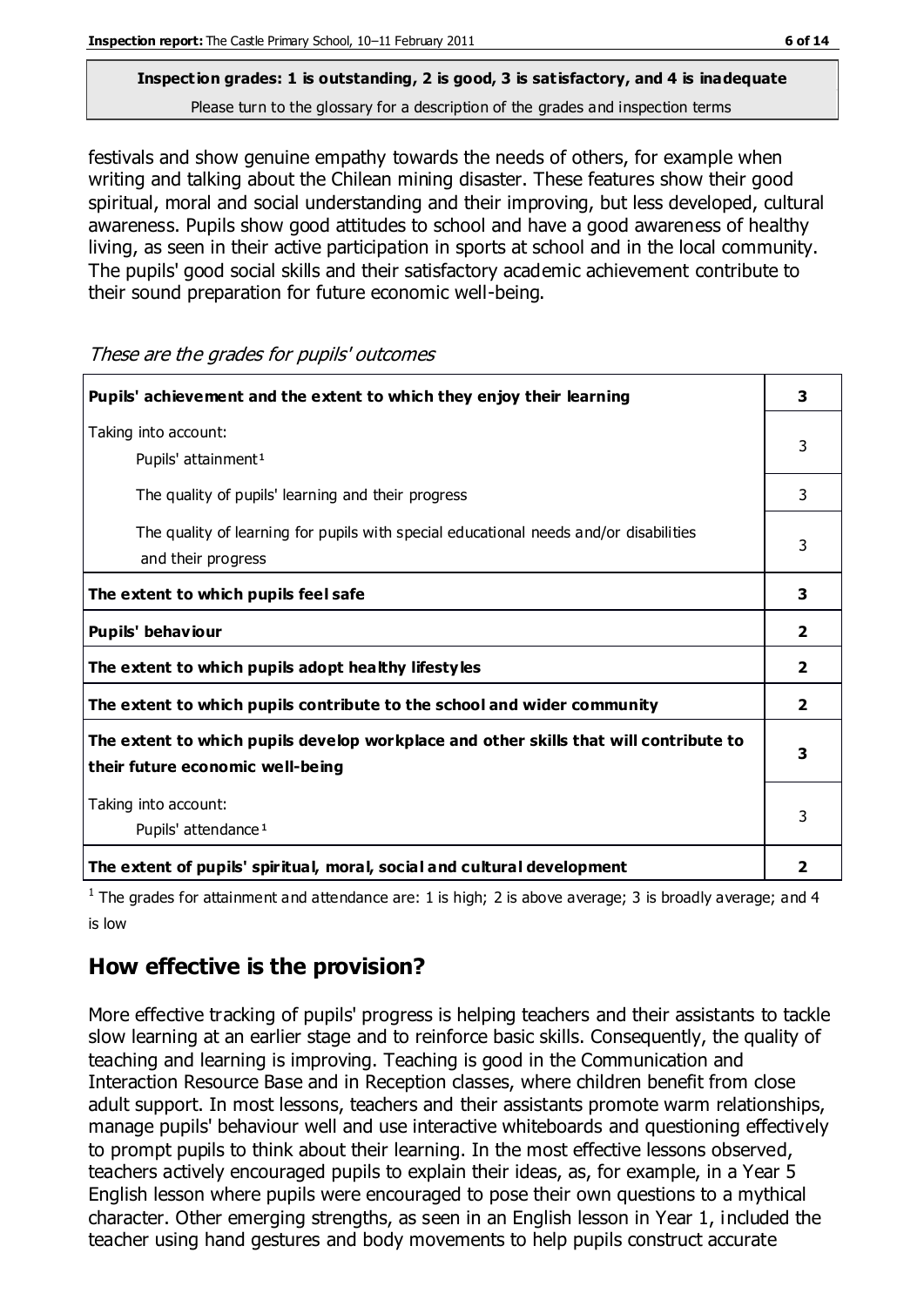sentences. Learning was seen at its very best in an excellent mathematics lesson in Year 5, precisely because the pupils' interest was lifted by the teacher's development of new learning from their own ideas and evaluations. However, such involvement of pupils in self-evaluation is at an early stage of development across the school. Although improving, there is also inconsistency in the way teachers and their assistants set targets to challenge pupils and use marking to raise pupils' expectations and to help them to improve. At times, this constrains progress, and such inconsistency in learning means that some pupils still have difficulty in expressing their ideas in writing and in devising their own ways to solve mathematical problems.

The governing body and senior staff complete the necessary regular safeguarding checks and policy reviews, but recognise that recording procedures are not always robust enough. Nevertheless, child protection procedures are robust and well known to all staff. Adults are diligent in ensuring that pupils are given good guidance on how to relate to other people and how to stay safe. The protection and support given to pupils most likely to be at risk because of their vulnerability, including in the Communication and Interaction Resource Base , are consistently strong.

Extra-curricular activities in the form of sports clubs and residential visits are positive features which contribute well to the pupils' adoption of healthy lifestyles and enjoyment of school. Pupils enjoy investigating in science and show well-developed skills. However, there is too much variation in the way pupils' learning is developed through practical activity and opportunities are not always taken to further develop the pupils' literacy, numeracy and information and communication technology (ICT) skills across other subjects. The new headteacher has plans to rectify this by enhancing the school's underdeveloped grounds to support more practical learning.

| The quality of teaching                                                                                    |  |
|------------------------------------------------------------------------------------------------------------|--|
| Taking into account:<br>The use of assessment to support learning                                          |  |
| The extent to which the curriculum meets pupils' needs, including, where relevant,<br>through partnerships |  |
| The effectiveness of care, guidance and support                                                            |  |

These are the grades for the quality of provision

## **How effective are leadership and management?**

Determined team leadership by the new headteacher has strengthened the procedures for checking the effectiveness of the school and has promoted a shared vision and drive for improvement. Checks now include better monitoring of teaching and pupils' progress, which is enabling teachers to challenge and stimulate pupils more effectively. Senior managers and members of the governing body are increasingly involved in monitoring and, as they become more informed, enabling them to contribute satisfactorily to school improvement. Sound governance promotes the school's inclusive ethos, ensures good levels of staffing and secures equal opportunity and freedom from discrimination for all pupils. These are seen, for example, in the pupils' equal and confident enjoyment of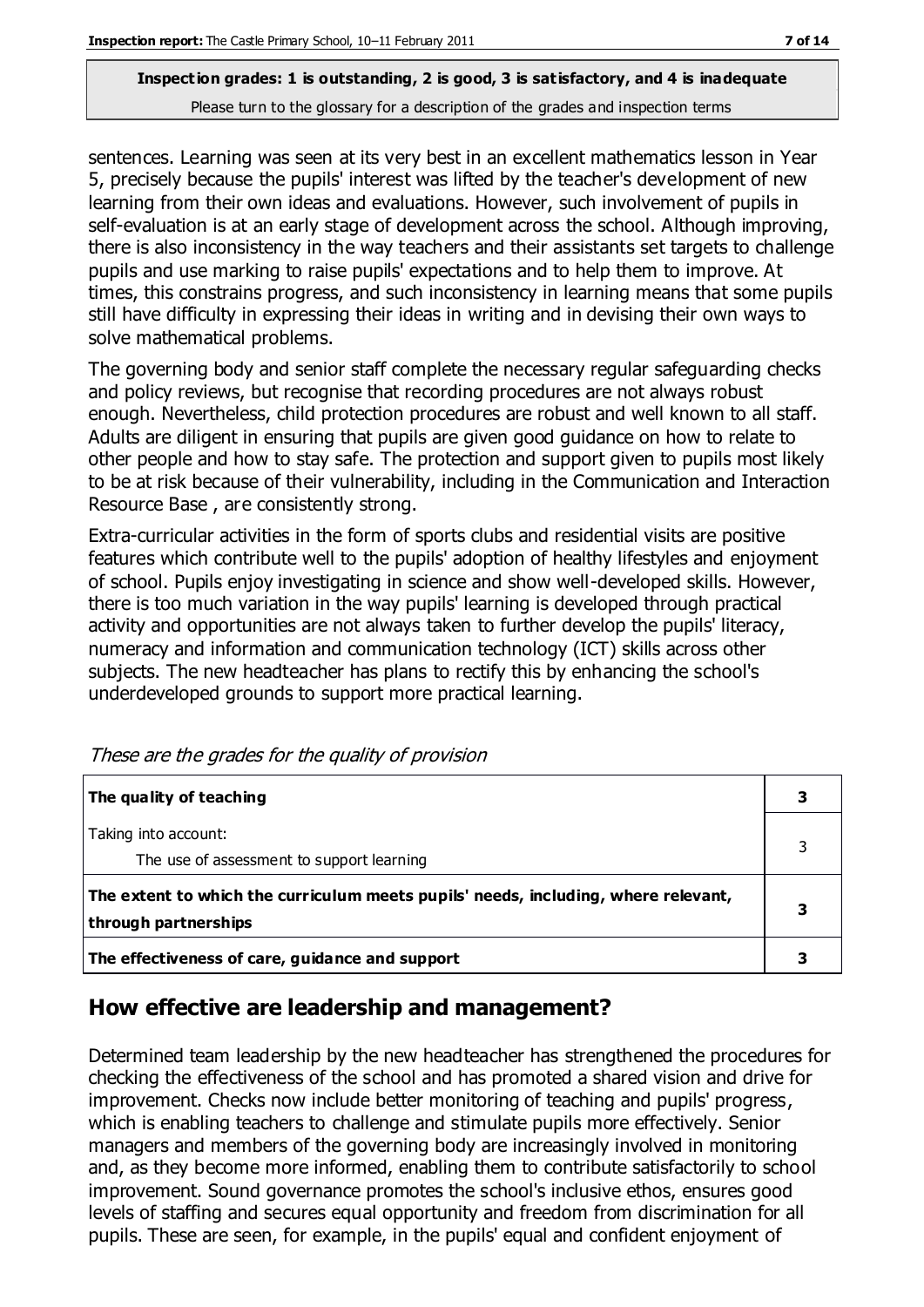school and by the school's determined efforts to tackle prior underachievement. However, as with other initiatives, strengthened management structures have not been in place long enough to secure good provision and outcomes across the school.

Pupils are safe in school because procedures for safeguarding pupils' welfare are satisfactory. Partnerships with parents and other agencies are satisfactory. While such partners make effective contributions in support of pupils with complex special educational needs and/or difficulties and for children in Reception and Communication and Interaction Resource Base classes, such links are not developed as fully in support of other pupils. The school promotes community cohesion satisfactorily. School, local and international dimensions of community are developed well through assemblies and fundraising. The school welcomes visitors from minority ethnic members of the wider community, but accepts that the pupils' awareness of the cultural diversity of the United Kingdom is not fully developed.

| The effectiveness of leadership and management in embedding ambition and driving<br>improve ment                                                                 | 3 |
|------------------------------------------------------------------------------------------------------------------------------------------------------------------|---|
| Taking into account:<br>The leadership and management of teaching and learning                                                                                   | 3 |
| The effectiveness of the governing body in challenging and supporting the<br>school so that weaknesses are tackled decisively and statutory responsibilities met | 3 |
| The effectiveness of the school's engagement with parents and carers                                                                                             | 3 |
| The effectiveness of partnerships in promoting learning and well-being                                                                                           | 3 |
| The effectiveness with which the school promotes equality of opportunity and tackles<br>discrimination                                                           | 2 |
| The effectiveness of safeguarding procedures                                                                                                                     | 3 |
| The effectiveness with which the school promotes community cohesion                                                                                              | 3 |
| The effectiveness with which the school deploys resources to achieve value for money                                                                             | 3 |
|                                                                                                                                                                  |   |

These are the grades for leadership and management

# **Early Years Foundation Stage**

Consistently good collaborative teaching and sharply focused leadership are key strengths underpinning the children's successful learning in both Reception classes. In response to good arrangements for children's welfare and very close links with parents and the adjacent pre-school, children settle swiftly and make good progress, especially in enjoying school, language development and relating well toward each other. Staff make good use of assessments to monitor the children's progress and to make sure that learning activities are well planned to meet their needs. These include, for example, focused music activities and good support of role play in the 'Spaceship'. As a result, the curriculum provides good opportunities for children to achieve equally well across all the required areas of learning. The children's good enjoyment and confidence in learning are further enriched by the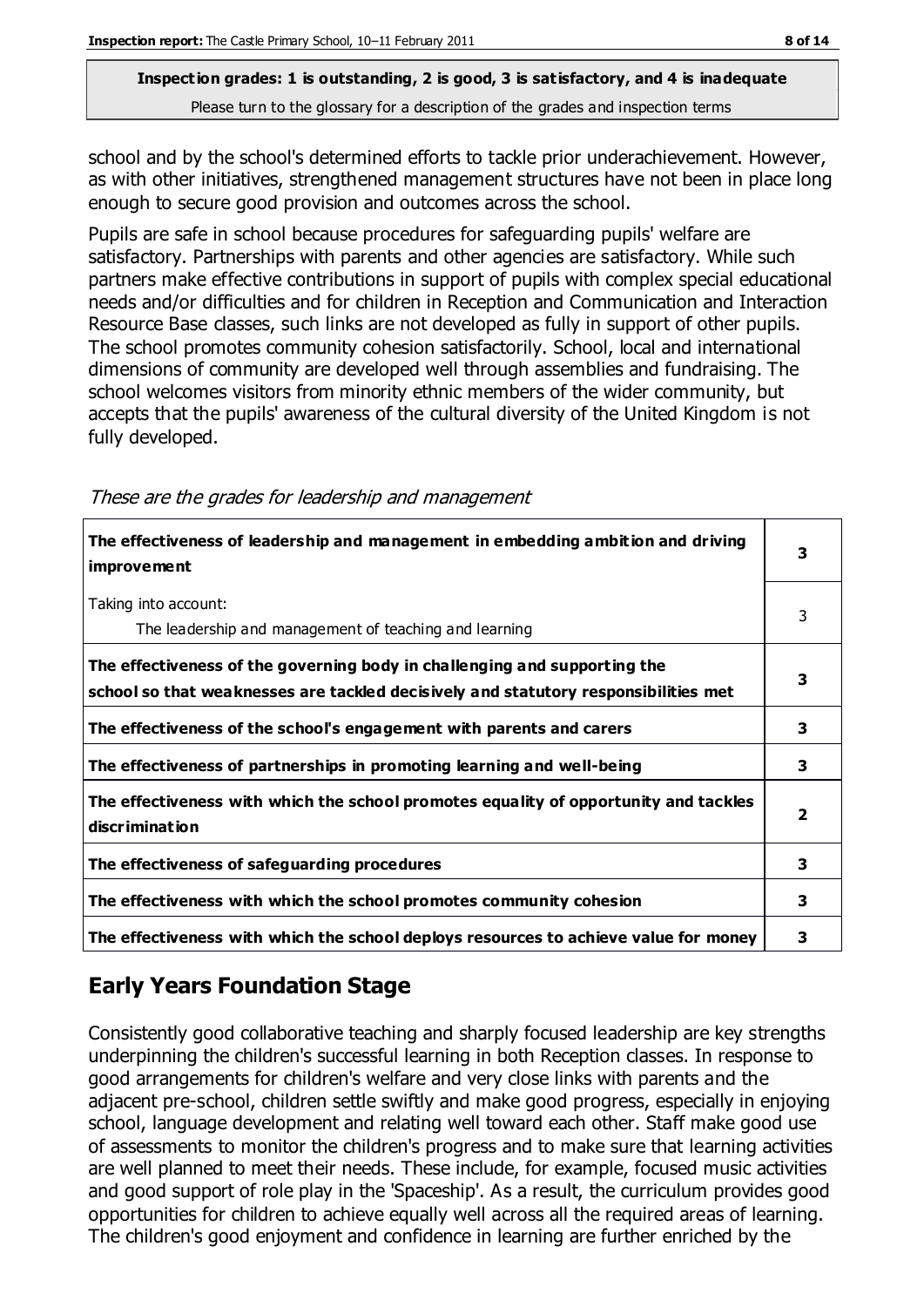careful balance between adult-led activities and those chosen by the children themselves, as observed on one typical occasion when one child remarked, unprompted, 'We're doing good teamwork!' At times, however, when children are learning outdoors adults' questioning is less effective at extending their speaking skills than questioning when children are working indoors.

These are the grades for the Early Years Foundation Stage

| <b>Overall effectiveness of the Early Years Foundation Stage</b>                      |  |
|---------------------------------------------------------------------------------------|--|
| Taking into account:<br>Outcomes for children in the Early Years Foundation Stage     |  |
| The quality of provision in the Early Years Foundation Stage                          |  |
| The effectiveness of leadership and management of the Early Years Foundation<br>Stage |  |

## **Views of parents and carers**

Although the proportion of respondents was lower than that typically found in similar schools, the vast majority of responses indicated that overall, parents and carers are happy with their children's experience at this school. Positive views related to most statements in the questionnaire. A few parents and carers spoke with an inspector and also expressed mainly supportive views. A range of additional written comments mostly reflected concerns about pupils' progress. Inspectors considered the parents' concerns and found that, while pupils' progress is improving, more should be done to help some pupils to do even better.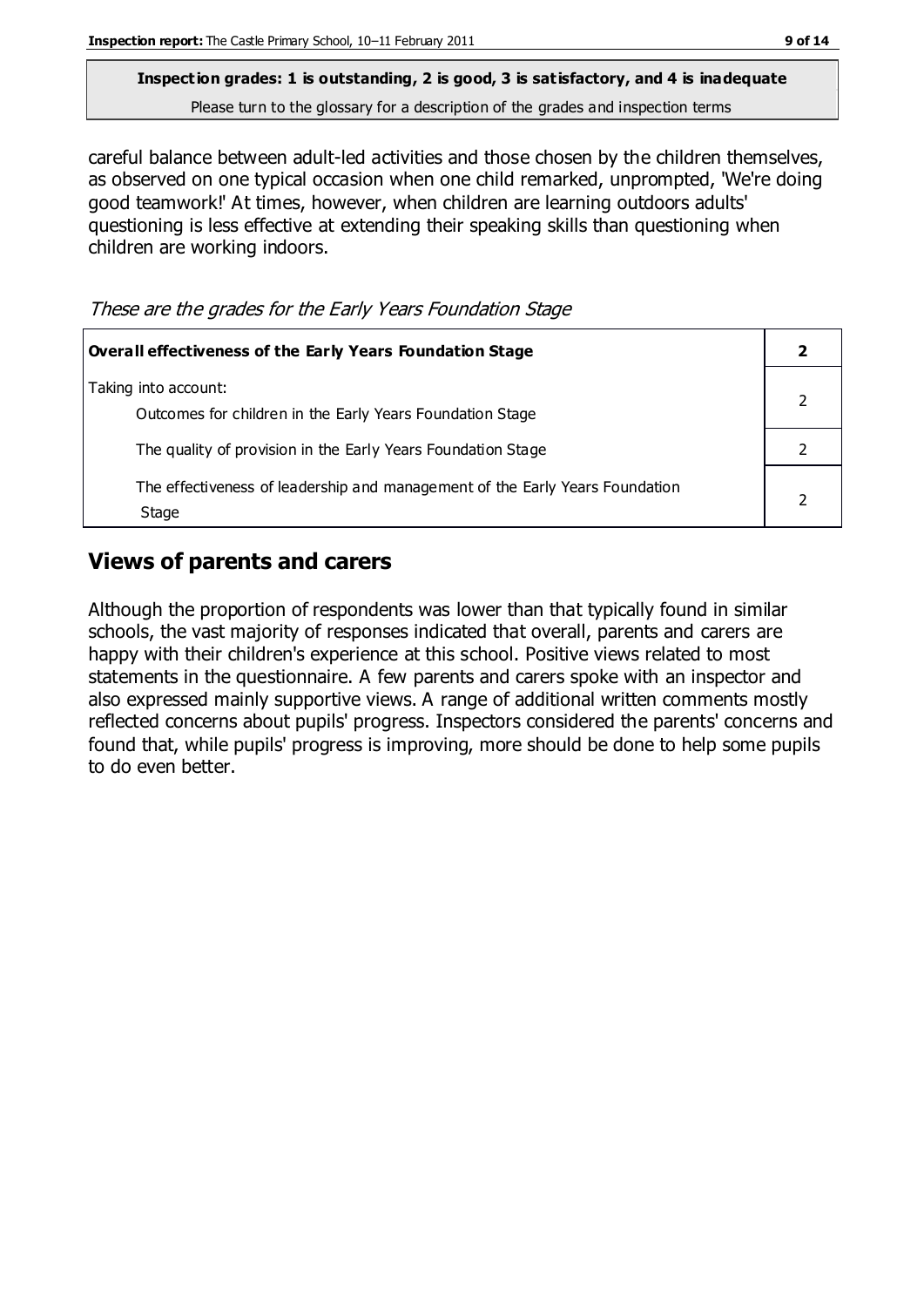#### **Responses from parents and carers to Ofsted's questionnaire**

Ofsted invited all the registered parents and carers of pupils registered at The Castle Primary School to complete a questionnaire about their views of the school.

In the questionnaire, parents and carers were asked to record how strongly they agreed with 13 statements about the school.

The inspection team received 88 completed questionnaires by the end of the on-site inspection. In total, there are 318 pupils registered at the school.

| <b>Statements</b>                                                                                                                                                                                                                                       | <b>Strongly</b><br>agree |               |              | <b>Disagree</b><br><b>Agree</b> |                |                | <b>Strongly</b><br>disagree |               |
|---------------------------------------------------------------------------------------------------------------------------------------------------------------------------------------------------------------------------------------------------------|--------------------------|---------------|--------------|---------------------------------|----------------|----------------|-----------------------------|---------------|
|                                                                                                                                                                                                                                                         | <b>Total</b>             | $\frac{0}{0}$ | <b>Total</b> | $\frac{1}{2}$                   | <b>Total</b>   | $\frac{1}{2}$  | <b>Total</b>                | $\frac{1}{2}$ |
| My child enjoys school                                                                                                                                                                                                                                  | 59                       | 67            | 26           | 30                              | $\overline{2}$ | $\overline{2}$ | $\mathbf 0$                 | $\mathbf 0$   |
| The school keeps my child<br>safe                                                                                                                                                                                                                       | 52                       | 59            | 34           | 39                              | $\mathbf{1}$   | $\mathbf{1}$   | $\mathbf 0$                 | $\mathbf 0$   |
| My school informs me about<br>my child's progress                                                                                                                                                                                                       | 40                       | 45            | 42           | 48                              | 4              | 5              | $\mathbf 0$                 | $\mathbf 0$   |
| My child is making enough<br>progress at this school                                                                                                                                                                                                    | 44                       | 50            | 37           | 42                              | 5              | 6              | $\mathbf 0$                 | $\mathbf 0$   |
| The teaching is good at this<br>school                                                                                                                                                                                                                  | 46                       | 52            | 40           | 45                              | $\mathbf{1}$   | $\mathbf{1}$   | 0                           | $\mathbf 0$   |
| The school helps me to<br>support my child's learning                                                                                                                                                                                                   | 36                       | 41            | 50           | 57                              | 1              | 1              | 0                           | $\mathbf 0$   |
| The school helps my child to<br>have a healthy lifestyle                                                                                                                                                                                                | 42                       | 48            | 43           | 49                              | $\overline{2}$ | $\overline{2}$ | 0                           | $\mathbf 0$   |
| The school makes sure that<br>my child is well prepared for<br>the future (for example<br>changing year group,<br>changing school, and for<br>children who are finishing<br>school, entering further or<br>higher education, or entering<br>employment) | 36                       | 41            | 45           | 51                              | $\mathbf{1}$   | $\mathbf{1}$   | $\mathbf 0$                 | $\mathbf 0$   |
| The school meets my child's<br>particular needs                                                                                                                                                                                                         | 43                       | 49            | 41           | 47                              | 3              | 3              | $\mathbf 0$                 | $\mathbf 0$   |
| The school deals effectively<br>with unacceptable behaviour                                                                                                                                                                                             | 40                       | 45            | 44           | 50                              | 3              | 3              | $\mathbf 0$                 | $\pmb{0}$     |
| The school takes account of<br>my suggestions and concerns                                                                                                                                                                                              | 30                       | 34            | 53           | 60                              | $\mathbf{0}$   | $\mathbf 0$    | $\mathbf{0}$                | $\mathbf{0}$  |
| The school is led and<br>managed effectively                                                                                                                                                                                                            | 41                       | 47            | 40           | 45                              | 0              | $\mathbf 0$    | $\mathbf 0$                 | $\mathbf 0$   |
| Overall, I am happy with my<br>child's experience at this<br>school                                                                                                                                                                                     | 47                       | 53            | 39           | 44                              | $\mathbf{1}$   | $\mathbf{1}$   | $\mathbf 0$                 | $\pmb{0}$     |

The table above summarises the responses that parents and carers made to each statement. The percentages indicate the proportion of parents and carers giving that response out of the total number of completed questionnaires. Where one or more parents and carers chose not to answer a particular question, the percentages will not add up to 100%.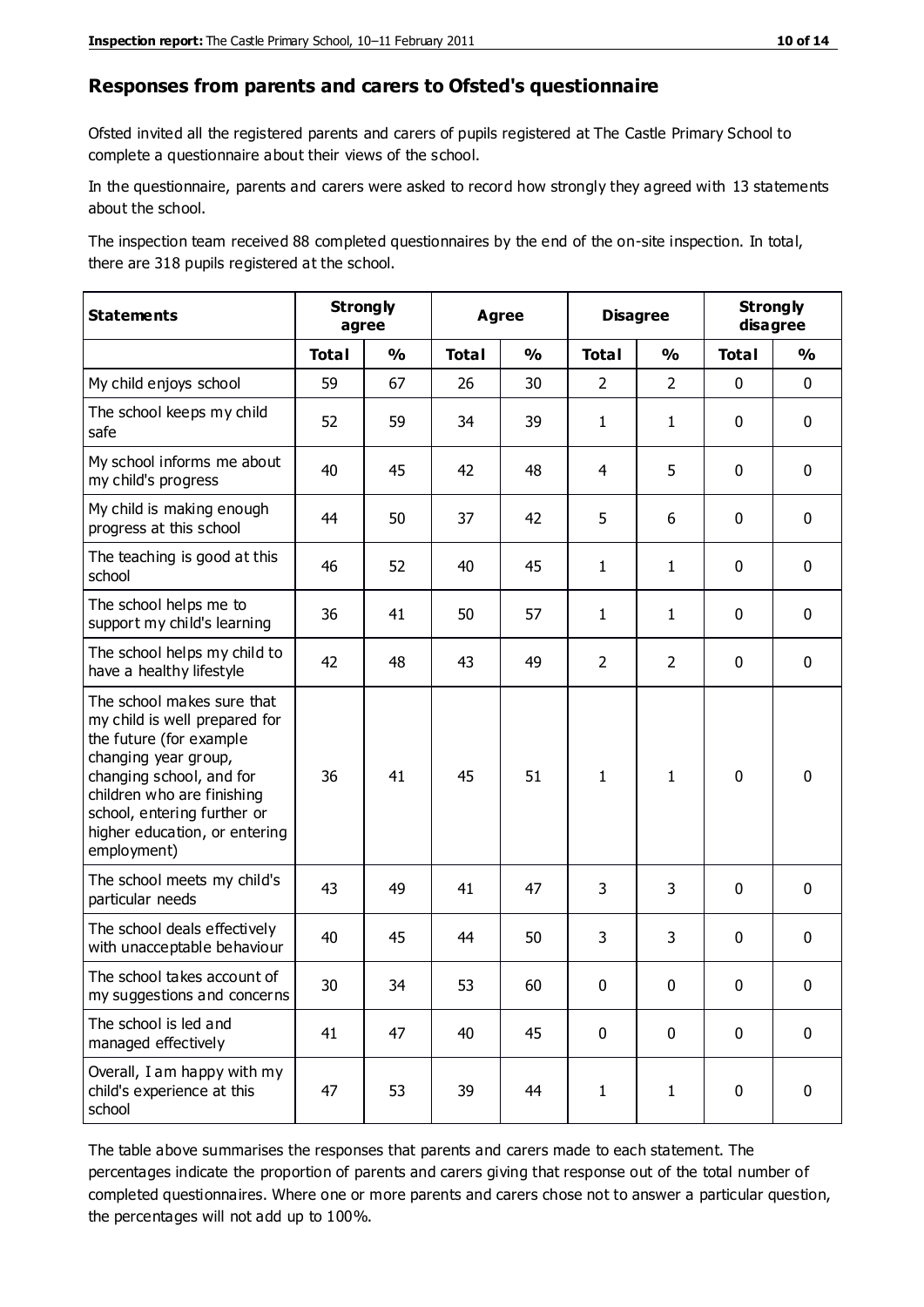# **Glossary**

| Grade   | <b>Judgement</b> | <b>Description</b>                                                                                                                                                                                                            |
|---------|------------------|-------------------------------------------------------------------------------------------------------------------------------------------------------------------------------------------------------------------------------|
| Grade 1 | Outstanding      | These features are highly effective. An outstanding school<br>provides exceptionally well for all its pupils' needs.                                                                                                          |
| Grade 2 | Good             | These are very positive features of a school. A school that<br>is good is serving its pupils well.                                                                                                                            |
| Grade 3 | Satisfactory     | These features are of reasonable quality. A satisfactory<br>school is providing adequately for its pupils.                                                                                                                    |
| Grade 4 | Inadequate       | These features are not of an acceptable standard. An<br>inadequate school needs to make significant improvement<br>in order to meet the needs of its pupils. Ofsted inspectors<br>will make further visits until it improves. |

#### **What inspection judgements mean**

#### **Overall effectiveness of schools**

|                       | Overall effectiveness judgement (percentage of schools) |      |                     |                   |
|-----------------------|---------------------------------------------------------|------|---------------------|-------------------|
| <b>Type of school</b> | <b>Outstanding</b>                                      | Good | <b>Satisfactory</b> | <b>Inadequate</b> |
| Nursery schools       | 59                                                      | 35   | 3                   | 3                 |
| Primary schools       | 9                                                       | 44   | 39                  | 7                 |
| Secondary schools     | 13                                                      | 36   | 41                  | 11                |
| Sixth forms           | 15                                                      | 39   | 43                  | 3                 |
| Special schools       | 35                                                      | 43   | 17                  | 5                 |
| Pupil referral units  | 21                                                      | 42   | 29                  | 9                 |
| All schools           | 13                                                      | 43   | 37                  | 8                 |

New school inspection arrangements were introduced on 1 September 2009. This means that inspectors now make some additional judgements that were not made previously.

The data in the table above are for the period 1 September 2009 to 31 August 2010 and are consistent with the latest published official statistics about maintained school inspec tion outcomes (see **[www.ofsted.gov.uk](http://www.ofsted.gov.uk/)**).

The sample of schools inspected during 2009/10 was not representative of all schools nationally, as weaker schools are inspected more frequently than good or outstanding schools.

Percentages are rounded and do not always add exactly to 100.

Sixth form figures reflect the judgements made for the overall effectiveness of the sixth form in secondary schools, special schools and pupil referral units.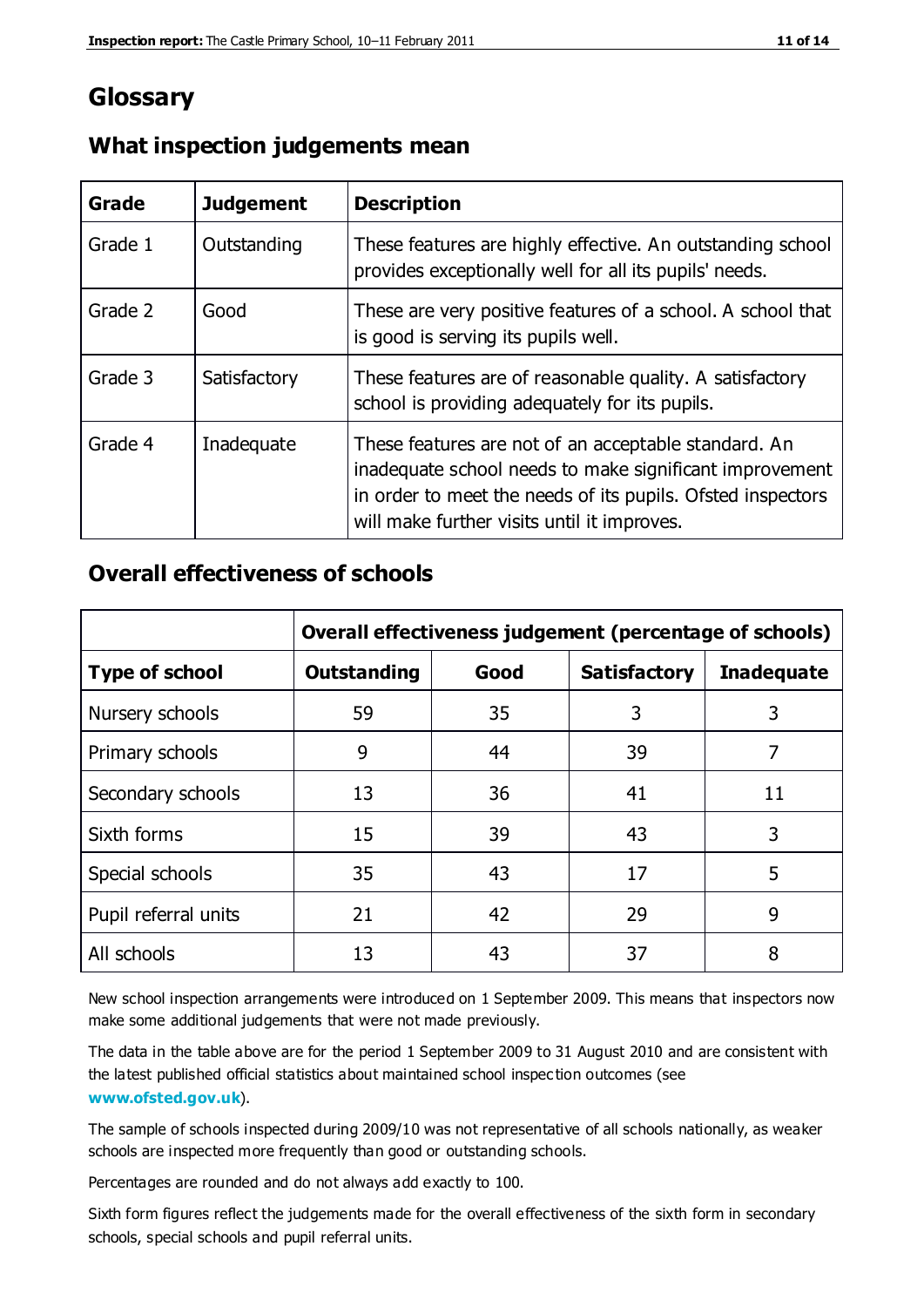# **Common terminology used by inspectors**

| Achievement:               | the progress and success of a pupil in their learning,<br>development or training.                                                                                                                                                          |  |  |
|----------------------------|---------------------------------------------------------------------------------------------------------------------------------------------------------------------------------------------------------------------------------------------|--|--|
| Attainment:                | the standard of the pupils' work shown by test and<br>examination results and in lessons.                                                                                                                                                   |  |  |
| Capacity to improve:       | the proven ability of the school to continue<br>improving. Inspectors base this judgement on what<br>the school has accomplished so far and on the quality<br>of its systems to maintain improvement.                                       |  |  |
| Leadership and management: | the contribution of all the staff with responsibilities,<br>not just the headteacher, to identifying priorities,<br>directing and motivating staff and running the school.                                                                  |  |  |
| Learning:                  | how well pupils acquire knowledge, develop their<br>understanding, learn and practise skills and are<br>developing their competence as learners.                                                                                            |  |  |
| Overall effectiveness:     | inspectors form a judgement on a school's overall<br>effectiveness based on the findings from their<br>inspection of the school. The following judgements,<br>in particular, influence what the overall effectiveness<br>judgement will be. |  |  |
|                            | The school's capacity for sustained<br>improvement.                                                                                                                                                                                         |  |  |
|                            | Outcomes for individuals and groups of pupils.                                                                                                                                                                                              |  |  |
|                            | The quality of teaching.                                                                                                                                                                                                                    |  |  |
|                            | The extent to which the curriculum meets<br>pupils' needs, including, where relevant,<br>through partnerships.                                                                                                                              |  |  |
|                            | The effectiveness of care, guidance and<br>support.                                                                                                                                                                                         |  |  |
| Progress:                  | the rate at which pupils are learning in lessons and<br>over longer periods of time. It is often measured by<br>comparing the pupils' attainment at the end of a key                                                                        |  |  |

stage with their attainment when they started.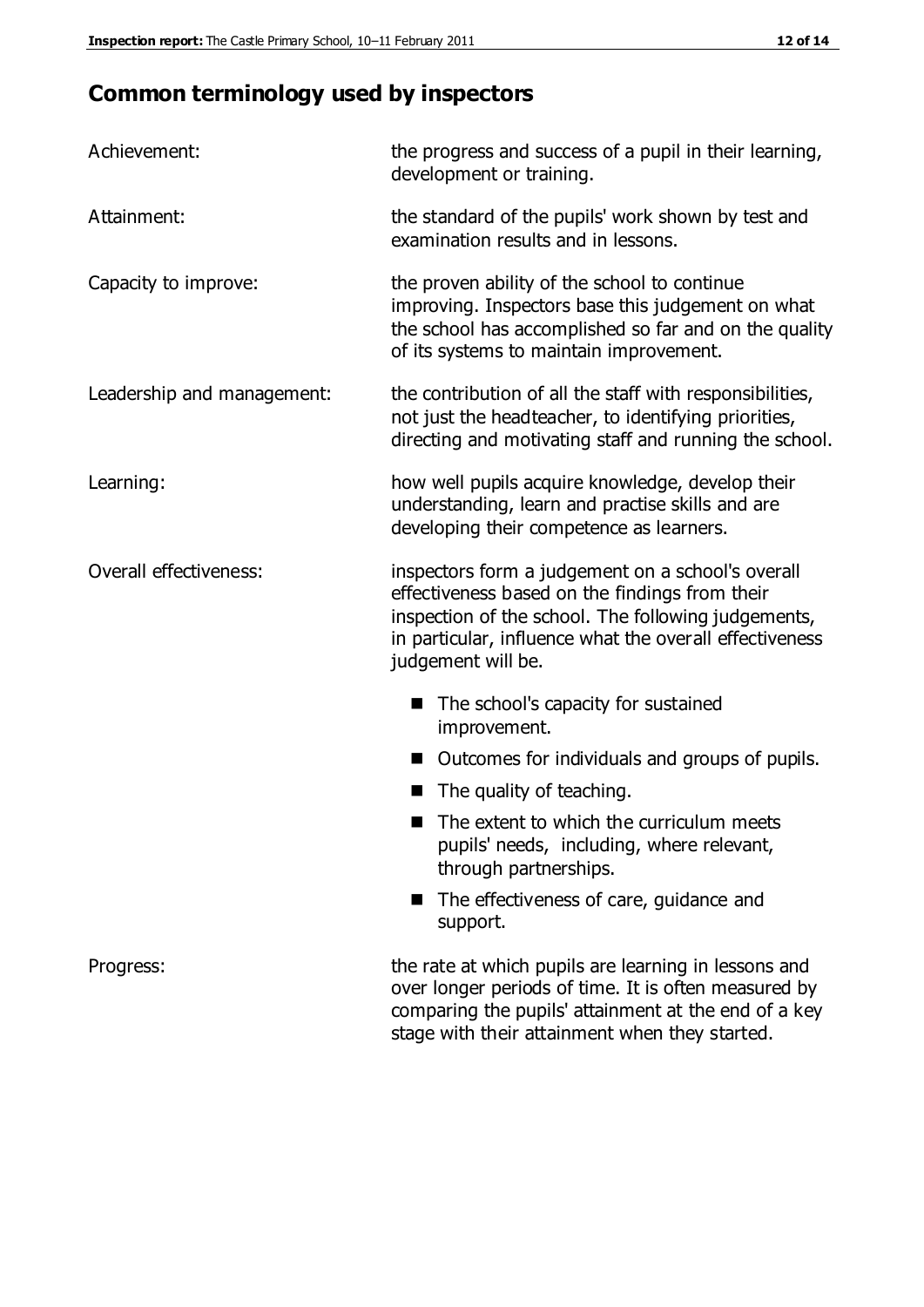#### **This letter is provided for the school, parents and carers to share with their children. It describes Ofsted's main findings from the inspection of their school.**

#### 11 February 2011

#### Dear Pupils

#### **Inspection of The Castle Primary School, Tiverton EX16 6QR**

Thank you for welcoming us to your school, and special thanks to those of you who took the time to talk to us. We were particularly impressed by the school's Reception and Communication and Interaction Resource Base areas and by your joyful singing. We think that your school is a satisfactory school and we agree with you that it is getting better.

These are the other main things we found.

- $\blacksquare$  By the end of Year 6, most of you reach the levels that we expect in your subjects and these show that you have made satisfactory progress.
- You enjoy school, contribute well and are good at living healthily.
- Teaching and learning are satisfactory overall, but an increasing amount of better teaching is quickening progress.
- Your headteacher is working hard to help staff and governors improve the way they work together so that you can do even better.

To help you make better progress in your work, we have asked your headteacher, governors and teachers to do two main things.

- Improve your attainment, especially in mathematics, particularly by making sure that you learn your number facts and know how to use them to solve problems.
- Make sure that teaching in Years 3 to 6 is more consistent in helping you to learn better and making clear what you have to do to improve.

You can all help by learning your targets and asking your teacher for help if you are not sure how to improve your work.

Yours sincerely

Alex Baxter Lead inspector